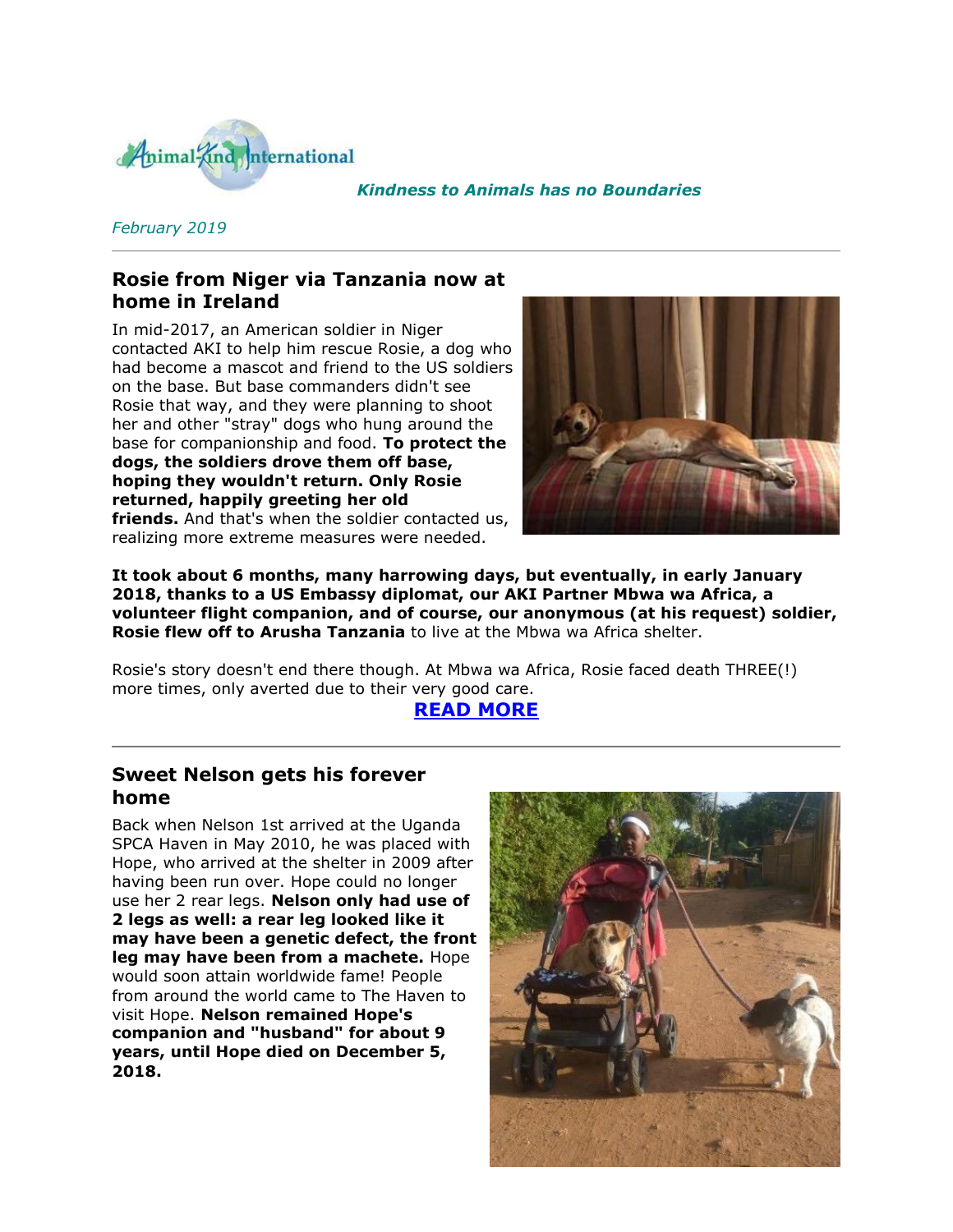And then on January 30, 2019, Nelson received a miracle, a family arrived at The Haven and chose Nelson. Nelson now has a family to love, who will love him back (picture: Nelson "going for a walk" at his new home in Kampala).

## **[Watch a video of Haven Manager Alex Ochieng introducing us to](http://cts.vresp.com/c/?AnimalKindInternatio/174e0aba48/f33df9aebc/c8b8cf64ef)  [Hope and Nelson.](http://cts.vresp.com/c/?AnimalKindInternatio/174e0aba48/f33df9aebc/c8b8cf64ef)**

## **You've already made a difference for animals in 2019**

**Your donations have helped:**

**\*\*Have A Heart-Namibia vaccinate and give parasite treatment to > 100 cats and dogs**, including Hendrik Gawiseb's family (picture right, their dogs Beauty, Brownie, and Witfoet received their needed vaccinations and parasite treatment!).

**\*\*Liberia Animal Welfare & Conservation Society form Community Groups that are** 



**addressing the root of the animal welfare/cruelty problem** in Liberia-ignorance, relying on old, outdated beliefs, and lack of information and awareness.

**\*\*Kingston Community Animal Welfare** help and when needed, rescue street dogs and cats, and as always, **AKI donors provide about 90% of KCAW's needs.**

**\*\*Helping Hands for Hounds of Honduras** help out at a large shelter that doesn't have the knowledge, staff, or volunteers to assist difficult cases-but **Pilar has always been there for the most challenging animal situations!** Also, we're thrilled that HHHH's sanctuary is getting a lot of help and recognition from the American Embassy and US marines in Honduras as well as from local school kids who often volunteer there.

**\*\*Ghana SPCA enlist a new school in their Humane Ed Program, in upper east region of Ghana**, an area that is so overlooked in so many ways and so in need of Humane Ed!

**For more details about all of the above, [READ THESE MESSAGES FROM OUR PARTNERS](http://cts.vresp.com/c/?AnimalKindInternatio/174e0aba48/f33df9aebc/016d8e4719)**

# **The AKI Blog (February)**

**Read the latest from AKI grant recipients,**

- [SAWS-Somaliland Mobile Donkey Vet Clinic](http://cts.vresp.com/c/?AnimalKindInternatio/174e0aba48/f33df9aebc/691bab4610)
- [Touch of Life-Egypt](http://cts.vresp.com/c/?AnimalKindInternatio/174e0aba48/f33df9aebc/b81bee02ed)

**From our Partner Organization,**

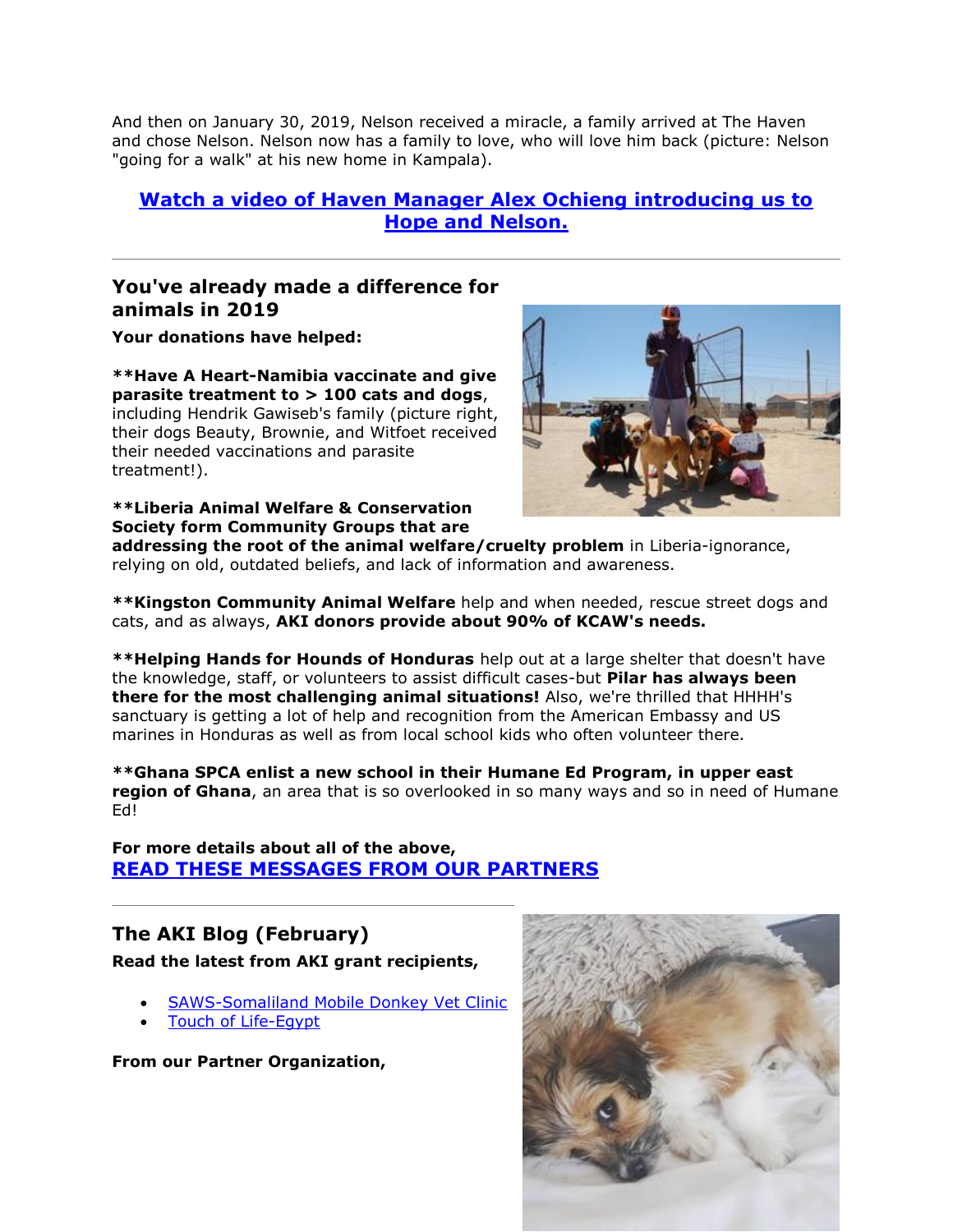[Your donations at work at the Mbwa wa Africa shelter](http://cts.vresp.com/c/?AnimalKindInternatio/174e0aba48/f33df9aebc/0dee75d8bf)

#### **And from Ilsa, a friend in Macedonia, who started and runs Pet House,**

 [Every Day Heroes](http://cts.vresp.com/c/?AnimalKindInternatio/174e0aba48/f33df9aebc/4eec0feb6e) (Pet House in Macedonia's capital, Skopje, where Mateja, pictured right, is waiting for her forever home, she has only 1 eye, but who cares with all that cuteness?)

### **AKI's 2018 Annual Report & Our IRS Report**

Thanks to your donations, we are helping animal welfare organizations in resource-poor (aka developing, poor, economically disadvantaged) countries with a focus on Africa.

#### *Why is your help so needed and important?*

In poor countries, there are so few donors to animal welfare. Even as the numbers of **animal welfare organizations and concerned individuals and advocates grow, the number of people able (and willing) to donate to animal welfare causes is not yet growing.** Reasons for this are poverty of course, and along with that, a culture of charity has yet to blossom.

**During this interim period, animal welfare/rescue organizations in poor countries have to look beyond donors in their countries to help build the animal welfare and protection movement.**

Alongside this, the grant/foundation sector for animal welfare in poor countries is so weak, almost non-existent. **Only a handful (or half a handful!) of organizations give grants to animal welfare organizations in Africa-and Animal-Kind International is one of them.**

#### *How can AKI help you, our supporters and those interested in supporting needy animal welfare organizations?*

Yes, the number of animal welfare organizations around the world is growing--and with this growth, some organizations just won't make it, some organizations don't really exist(!), but **some organizations rise to the top and are making a difference in their communities.**

**We can help you untangle the good from the not-so-good, the real from the fake.** We have contacts in all regions and in many countries; and **once an organization becomes an AKI Partner, we do the due diligence to ensure your donations are used effectively to protect, rescue, and advocate for animals.**

For more information about what we do, see our [Annual Report and Internal Revenue](http://cts.vresp.com/c/?AnimalKindInternatio/174e0aba48/f33df9aebc/632a512899)  [Service submission for 2018](http://cts.vresp.com/c/?AnimalKindInternatio/174e0aba48/f33df9aebc/632a512899) now available on our website. I think it's really important for our supporters to feel comfortable with how we spend your donations, and besides our AKI Blog posts, our website, and these monthly newsletters, our Annual Report and IRS submission are the best ways to do that. **The U.S. Internal Revenue Service has strict requirements for non-profits, which we think is a good thing! Read current and past reports here:**

**[https://www.animal-kind.org/aki-reports](http://cts.vresp.com/c/?AnimalKindInternatio/174e0aba48/f33df9aebc/ccf032ac7e)**